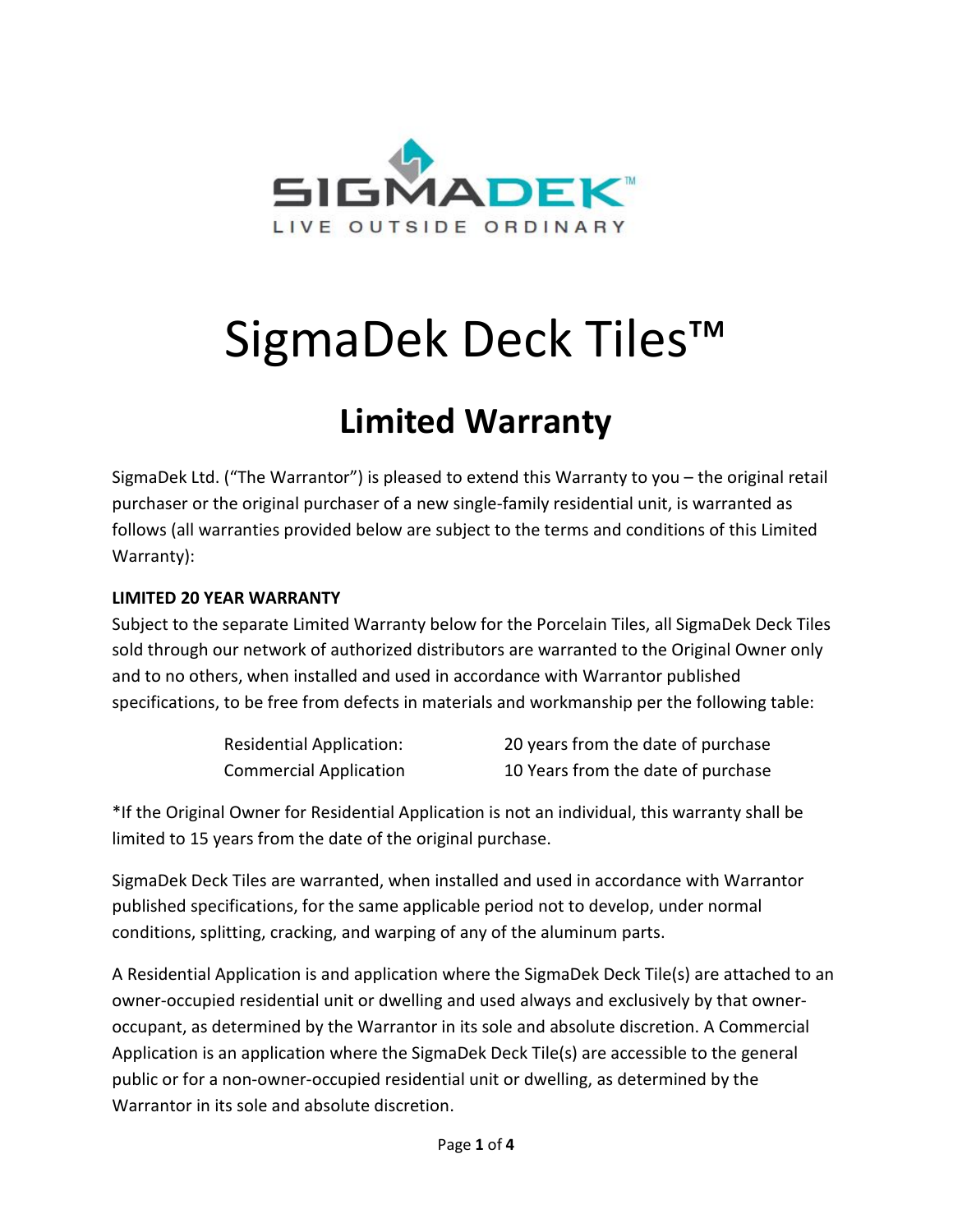**This Warranty is non-transferrable,** except that this Warranty, in connection with a newly constructed residence may be transferred from the builder to the first purchaser of the residence, who shall qualify as the Original Owner.

Single Family residential units may include houses and both condominium and cooperative units.

# **Limited Warranty on the Porcelain Tiles**

Warrantor warrants that the Porcelain Tiles used on the SigmaDek Deck Tiles, when installed and used in accordance with Warrantor published specifications, sold through our network of authorized distributors, will meet or exceed the performance specification outlined in ANSI A137.1-2008 at the time of production and for twelve (12) months from the date of shipment or until they are installed, whichever date occurs first.

# **LIMITATIONS, EXCLUSIONS AND GENERAL CONDITIONS**

The limited warranty set forth in this document is the only warranty (whether written or verbal) applicable to SigmaDek Deck Tile(s) and no one is authorized to modify or expand this limited warranty. All warranty claims must be made during the applicable warranty period and/or time frames specified herein. **This Warranty is the sole exclusive warranty for SigmaDek Deck Tile(s) and is in lieu of all other express and implied warranties. Warrantor specifically disclaims all other express or implied warranties, including, but not limited to, all implied warranties of merchantability and fitness for a particular purpose. No person or entity is authorized to bind Warrantor to any other warranty, obligation or liability for any SigmaDek Deck Tile(s). Installation and/or use of the SigmaDek Deck Tile(s) for which this warranty is issued shall constitute acceptance of the terms hereof.**

Warrantor may require pictures, samples or an inspection of the defective products. Warrantor reserves the right to investigate any claim and inspect the materials for which a claim is made. **Any Modification of the SigmaDek Deck Tile(s) will make this warranty null and void and of no further effect in its entirety.** This warranty is expressly limited to the replacement of a defective SigmaDek Deck Tile and said replacement is the sole remedy pursuant to the warranty. Such replacement or repair is warranted for the remainder of the original limited warranty period.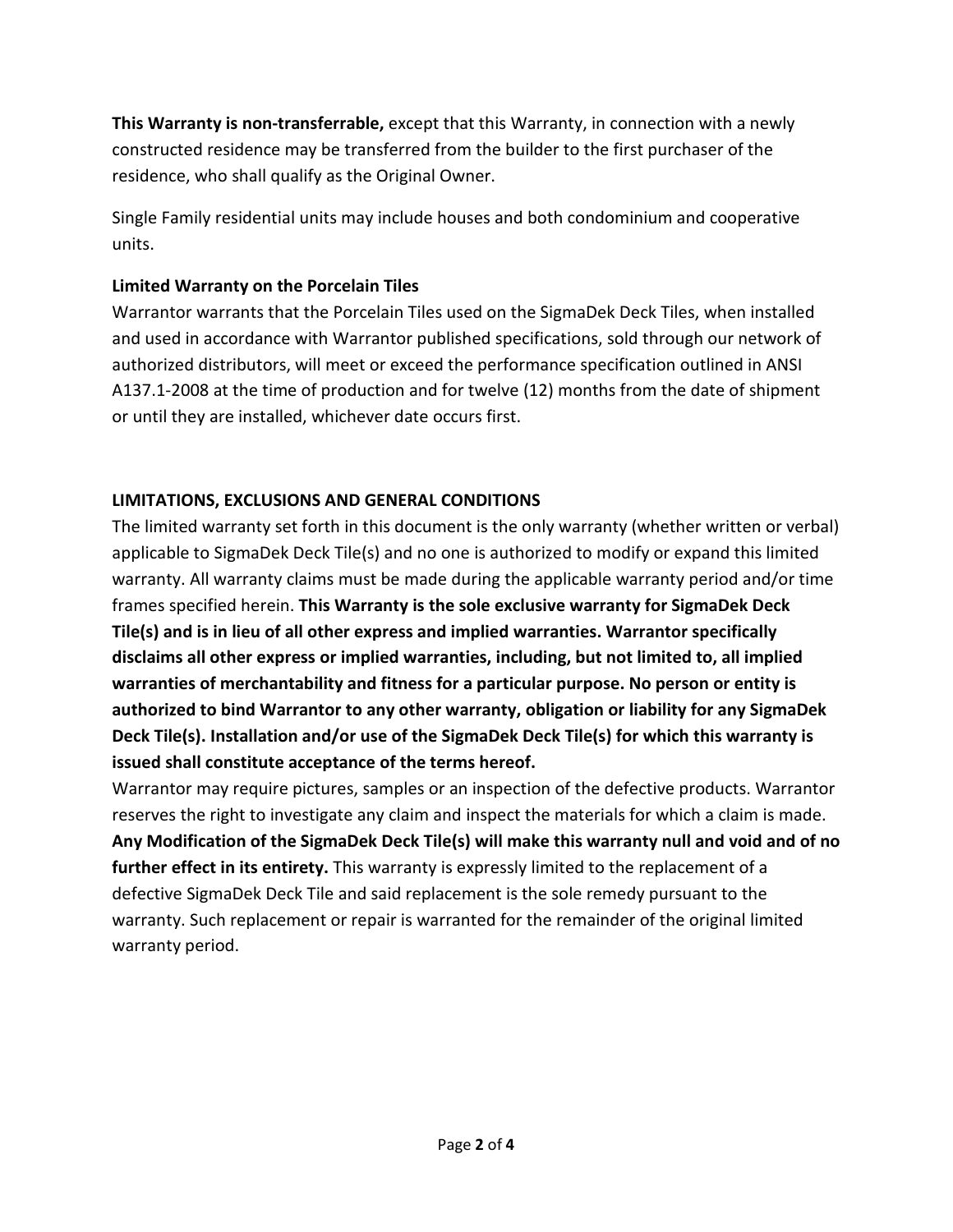This warranty extends from the Original Owner's date of purchase, is offered only to the Original Owner, and **is not transferable**. This warranty applies only to SigmaDek Deck Tile(s) purchased through an authorized dealer or distributor. WARRANTOR SHALL NOT BE LIABLE FOR ANY INCIDENTIAL OR CONSEQUENTIAL DAMAGES RESULTING FROM THE USE OR OWNERSHIP OF SigmaDek Deck Tile(s). Some jurisdictions do not allow the exclusion of incidental or consequential damages, and therefore the above exclusions may not apply to you. Any claim against this warranty must be made through Warrantor. All claims under the warranties provided herein must be made in writing within ninety (90) days of discovery of the defect. Failure to notify Warrantor in writing of a warranted defect within ninety (90) days of its discovery voids the Warrantor obligations hereunder. Proof of purchase is required. All SigmaDek Deck Tile purchases must be registered with Warrantor before a warranty claim may be processed and the within warranties honored. Any SigmaDek Deck Tile(s) used in Residential Application must be registered with the Warrantor within 12 months of purchase. Any SigmaDek Deck Tile(s) used in a Commercial Application must be registered with Warrantor within 6 months of purchase. **Failure to register this warranty within the specified time frame will make this Warranty null and void and of no further effect in its entirety. The warranties provided hereunder shall be void and of no effect in the event that (a) SigmaDek Deck Tile(s) are utilized outside of their designed capacities and/or published specifications; (b) the SigmaDek Deck Tile(s) are subject to misuse, neglect, accident, improper or inadequate maintenance, corrosive environments (including exposure to chemically treated building materials) and/or environments containing excessive thermal shock: (c) unauthorized modifications are made to the SigmaDek Deck Tile(s); or (d) the SigmaDek Deck Tile(s) are not installed and utilized in compliance with applicable building and mechanical codes and published Warrantor guidelines.**

## **THIS WARRANTY DOES NOT APPLY TO ANY SIGMADEK DECK TILE(S) THAT:**

- Were not manufactured by Warrantor or its authorized suppliers.
- Have been used, modified, or otherwise treated in a manner other than as set forth in Warrantor's installation instructions.
- Have been abused, neglected, or subjected to abnormal use or conditions.
- Have been damaged by tools, weed whackers, lawn mowers or similar equipment.
- Have been damaged as a result of improper care or maintenance, including without limitation, the use of a power-washer, lawn care chemicals, or of any form of solvent. See the installation instructions for maintenance and care instructions.